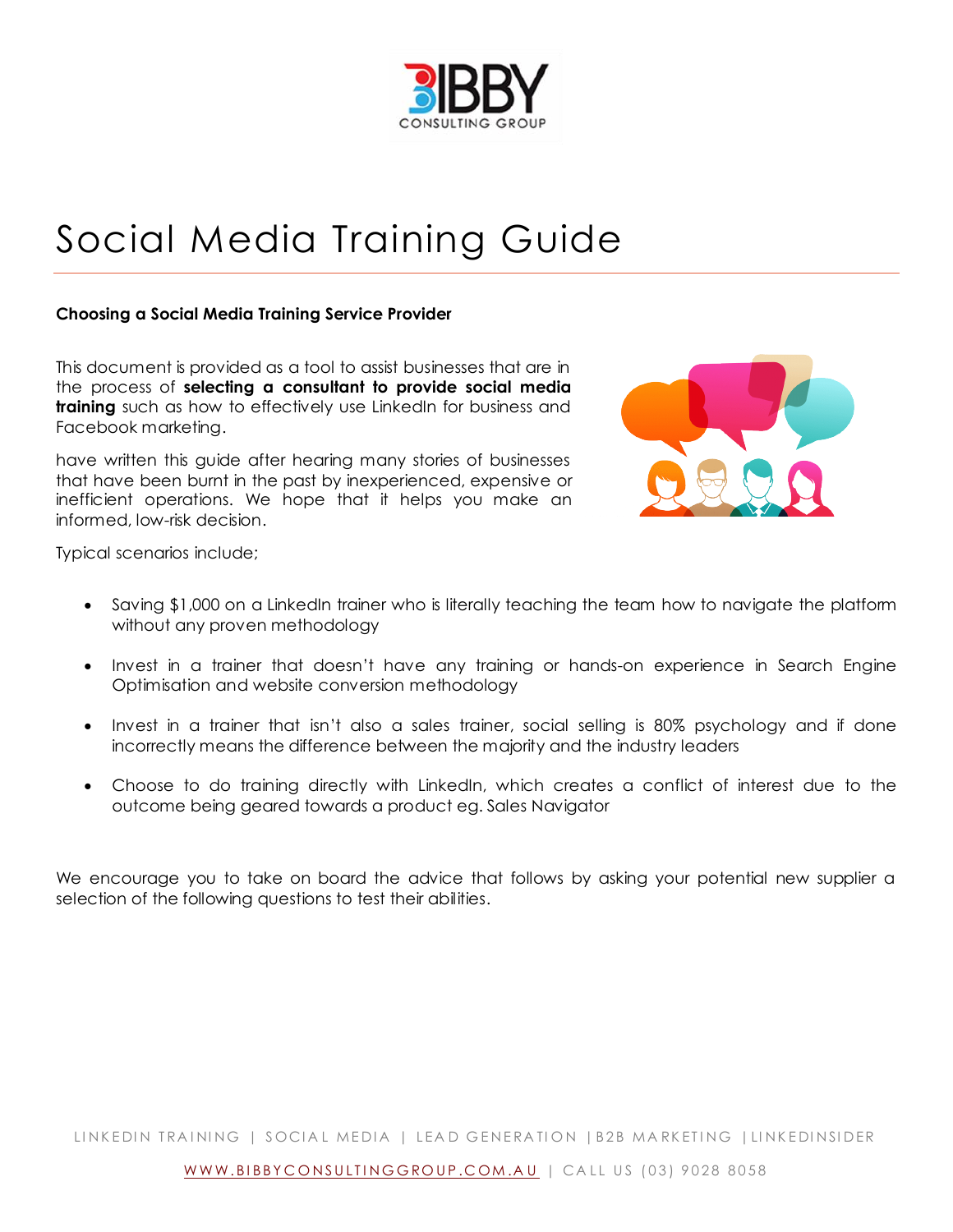# **How many lead generation campaigns do you manage?**

A consultant or agency that is managing multiple campaigns is more likely to have a good idea what will work in your industry. Companies that just dabble in LinkedIn lead generation they're unlikely to be measuring the right things and optimizing conversion rates.

### **Are you a certified digital marketing trainer?**

Professional qualification status means that one of the individuals within the business is qualified to facilitate digital marketing training.

#### **What LinkedIn account do you use?**

An experienced LinkedIn marketer will have tried and tested Sales Navigator, Recruiter and Business Plus.

#### **How much do you spend on social media advertising?**

A consultant should be practicing what they preach and investing in digital marketing, if they can get return on investment working for you they should have it working for their own business,.

# **Can you please provide examples of clients in my industry you've trained?**

A consultant with experience in your industry will be able to tailor the content to your business and speak in your language.

#### **What return on investment can I expect?**

This is an important question to have an answer to because it sets the right expectation and can guide which paid or organic marketing strategies you'll utilize during the early stages of a campaign. Is it critical you need to see an ROI from your training budget in the short term and your consultant should be able to forecast you results based on numbers of attendees, conversion rates and how much time you're investing post-training.

# **How much do you spend on social media advertising?**

A consultant should be practicing what they preach and investing in digital marketing, if they can get return on investment working for you they should have it working for their own business,.

#### **Can you provide 3 references from previous clients?**

In order to get a first-hand view of their impact, ask to speak to their previous clients. A consultant that delivers results should have no issue providing 3-4 impressive references to prospective clients.

#### **What's your availability like?**

The best trainers are in high demand, if they're too available it probably means they are not facilitating many training sessions and won't have the same experience as someone who is training multiple groups each week.

LINKEDIN TRAINING | SOCIAL MEDIA | LEAD GENERATION | B2B MARKETING | LINKEDINSIDER



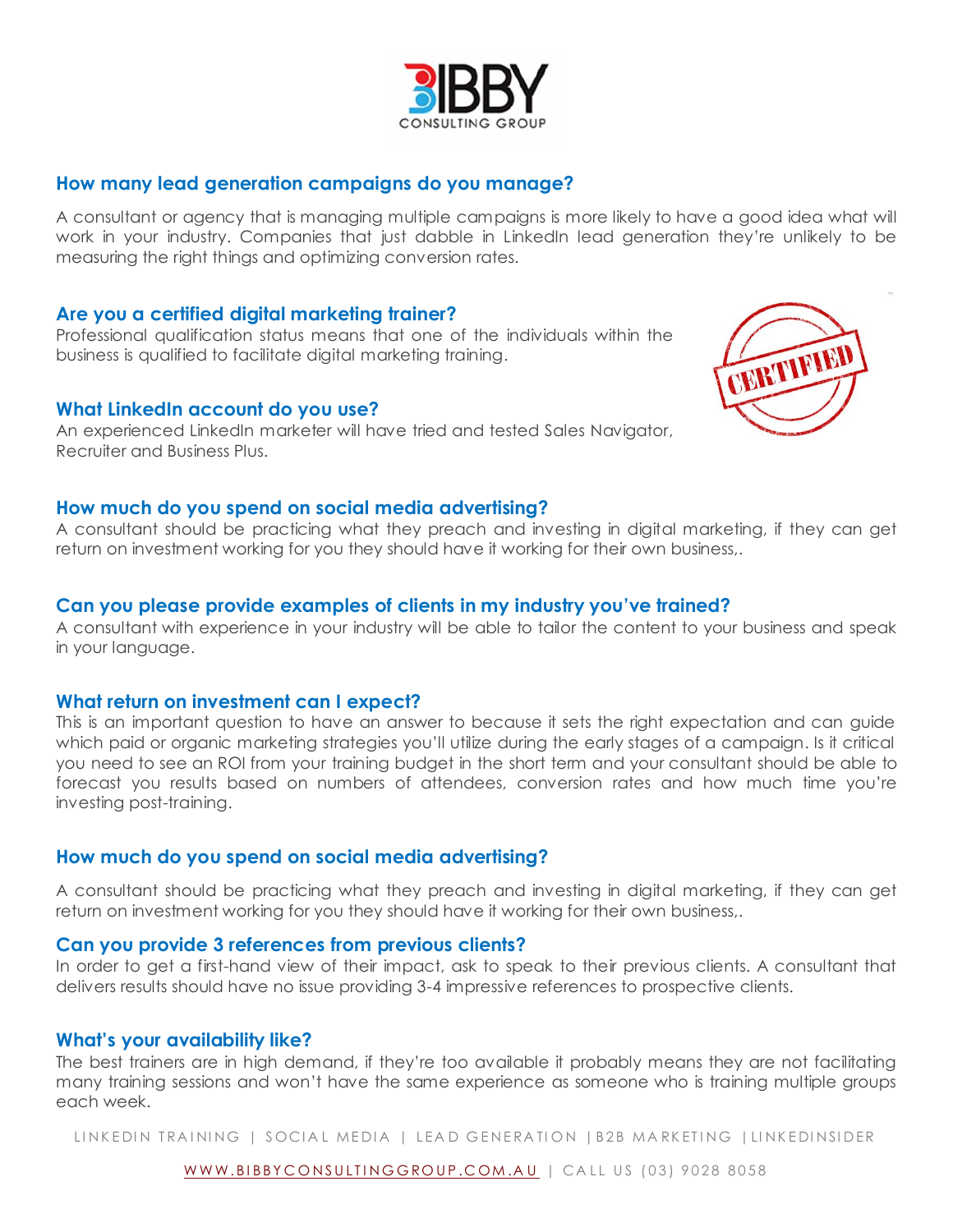

# **Do you work with Registered Training Organisations (RTO's)**

A consultant that has created and delivered training for a Registered Training Organisation has more credibility then someone that has made up their own course with no certification.

## **What are they key learning outcomes of the training?**

A consultant with learning outcomes inline with your objectives is more likely to deliver relevant content, this should normally be scoped out in the briefing process?



### **Who are some of the clients you've worked with?**

A LinkedIn trainer that has worked with multi-nationals and spoke overseas is more likely to be at the cutting edge of an industry and in high demand then someone who works exclusively with small businesses.

### **What do you offer in the way of post-training support?**

Training companies that continue their support after training while everything is being implemented will ensure that your outcome is achieved and not left to the devices of the team. Checklists and posttraining reviews are crucial in adult learning especially in an industry which is constantly changing.